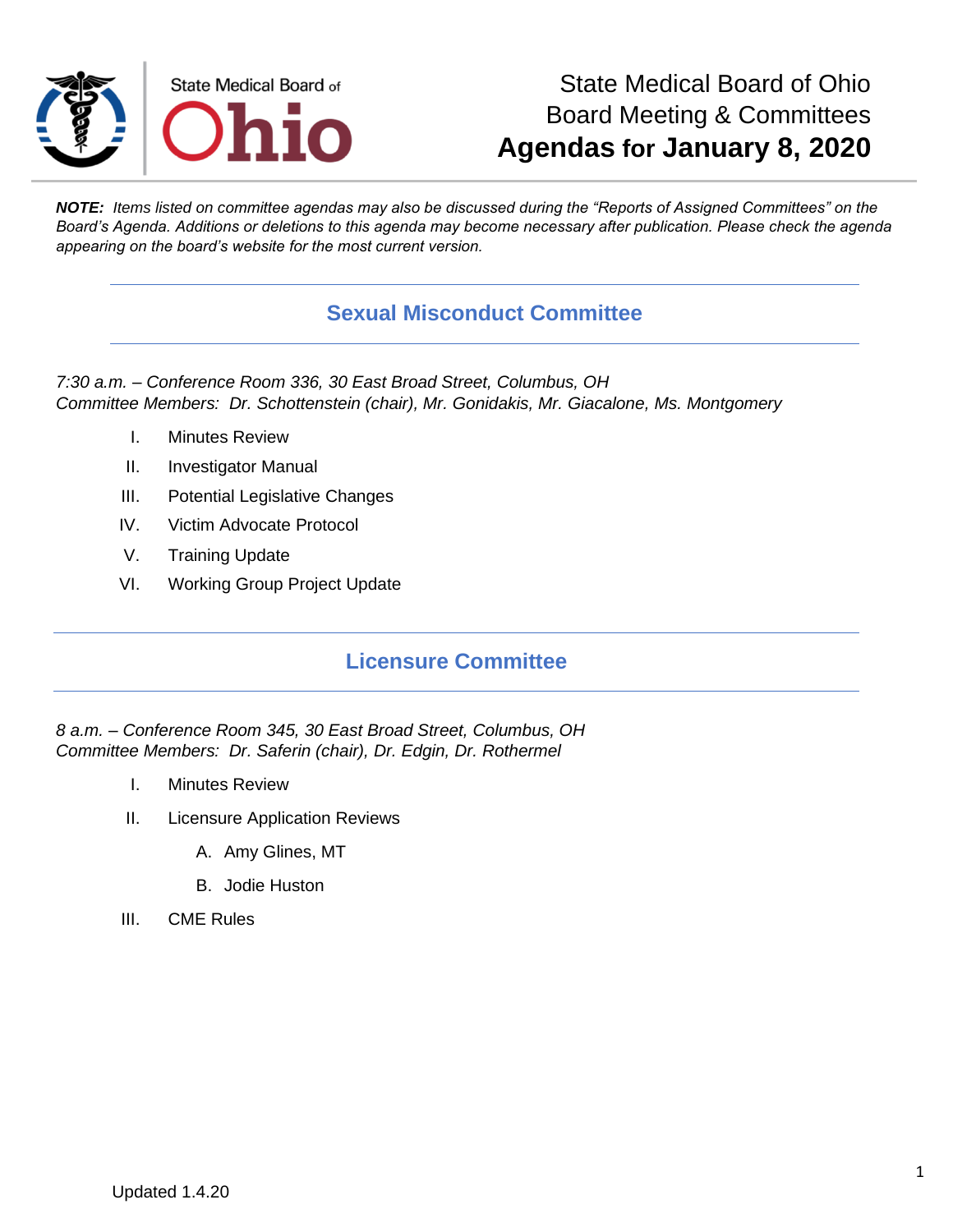

### **Finance Committee**

#### *8:30 a.m. – Conference Room 335, 30 East Broad Street, Columbus, OH Committee Members: Dr. Schottenstein (chair), Dr. Edgin, Dr. Saferin, Mr. Gonidakis*

- I. Minutes Review
- II. Old Business
	- A. Financial Summary Review
	- B. Fining Authority Review
	- C. Outreach and Education Update
- III. New Business
	- A. Prosecutor Review of Closed Sexual Misconduct Cases
	- B. Board Member Compensation Annual Report
	- C. Outside Counsel for Depositions

## **Policy Committee**

*9 a.m. – Conference Room 336, 30 East Broad Street, Columbus, OH Committee Members: Mr. Giacalone (temporary chair), Dr. Bechtel, Ms. Montgomery, Dr. Johnson*

- I. Minutes Review
- II. Rule Review Update
- III. CSI Determination on Light-Based Medical Device Rules
- IV. Legislative Review
	- D. Senate Bill 7, Military Licensure
	- E. House Bill 263, Occupational License- Criminal Convictions
	- F. House Bill 432, Occupational License- Reciprocity
	- G. Other Legislative Updates
- V. FAQs for Prescribing to Patients After a Sudden Office Closure
- VI. Nurse Anesthetists and Use of the Title "Nurse Anesthesiologist"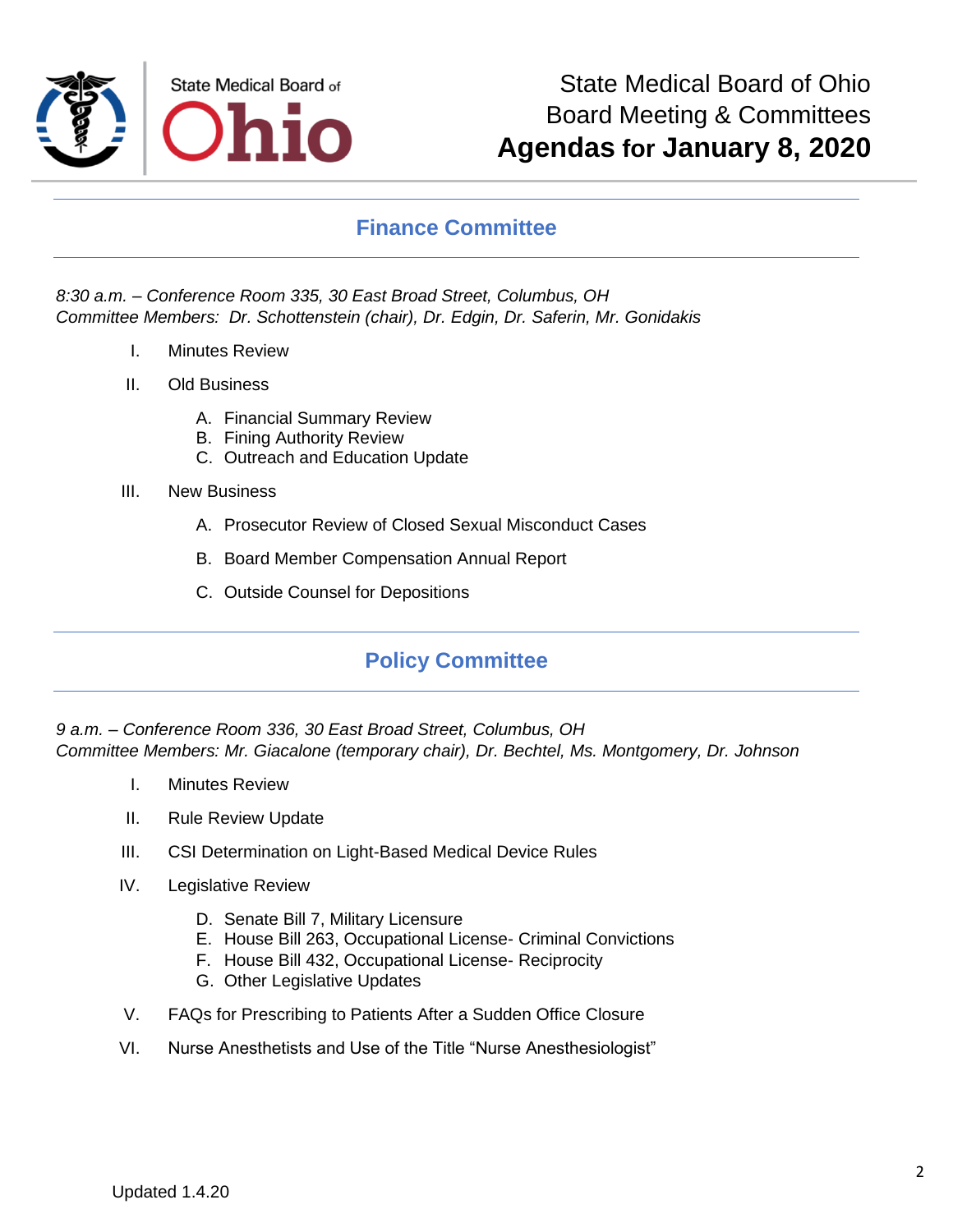

# State Medical Board of Ohio Board Meeting & Committees **Agendas for January 8, 2020**

*NOTE: Additions to this agenda may become necessary. Please check the agenda appearing on the Board's website for the most current version. Agenda items may be discussed out of order, at the discretion of the Board President.*

# **Board Meeting**

*10 a.m., 3rd Floor Hearing Room, 30 East Broad Street, Columbus, OH*

- I. ROLL CALL
- II. MINUTES REVIEW
	- A. December 11, 2019 Board Meeting Minutes
- III. REPORTS AND RECOMMENDATIONS
	- A. Muhammad K. Ahsan, M.D.
	- B. Atta Asef, D.P.M.
	- C. Cherilynn Marie Waldron, R.C.P.
- IV. EXECUTIVE SESSION I
- V. SETTLEMENT AGREEMENTS
- VI. NOTICES OF OPPORTUNITY FOR HEARING, ORDERS OF SUMMARY SUSPENSION, ORDERS OF IMMEDIATE SUSPENSION, AND ORDERS OF AUTOMATIC SUSPENSION
- VII. EXECUTIVE SESSION II
- VIII. RULES & POLICIES
	- A. Disciplinary & Fining Guidelines
	- IX. OPERATIONS REPORT
	- X. REPORTS BY ASSIGNED COMMITTEES
		- A. Physician Assistant Policy Committee Report
		- B. Sexual Misconduct Committee Report
		- C. Licensure Committee Report
			- 1. Licensure Application Reviews
				- a. Amy Glines, M.T.
				- b. Jodie Huston
			- 2. CME Rules